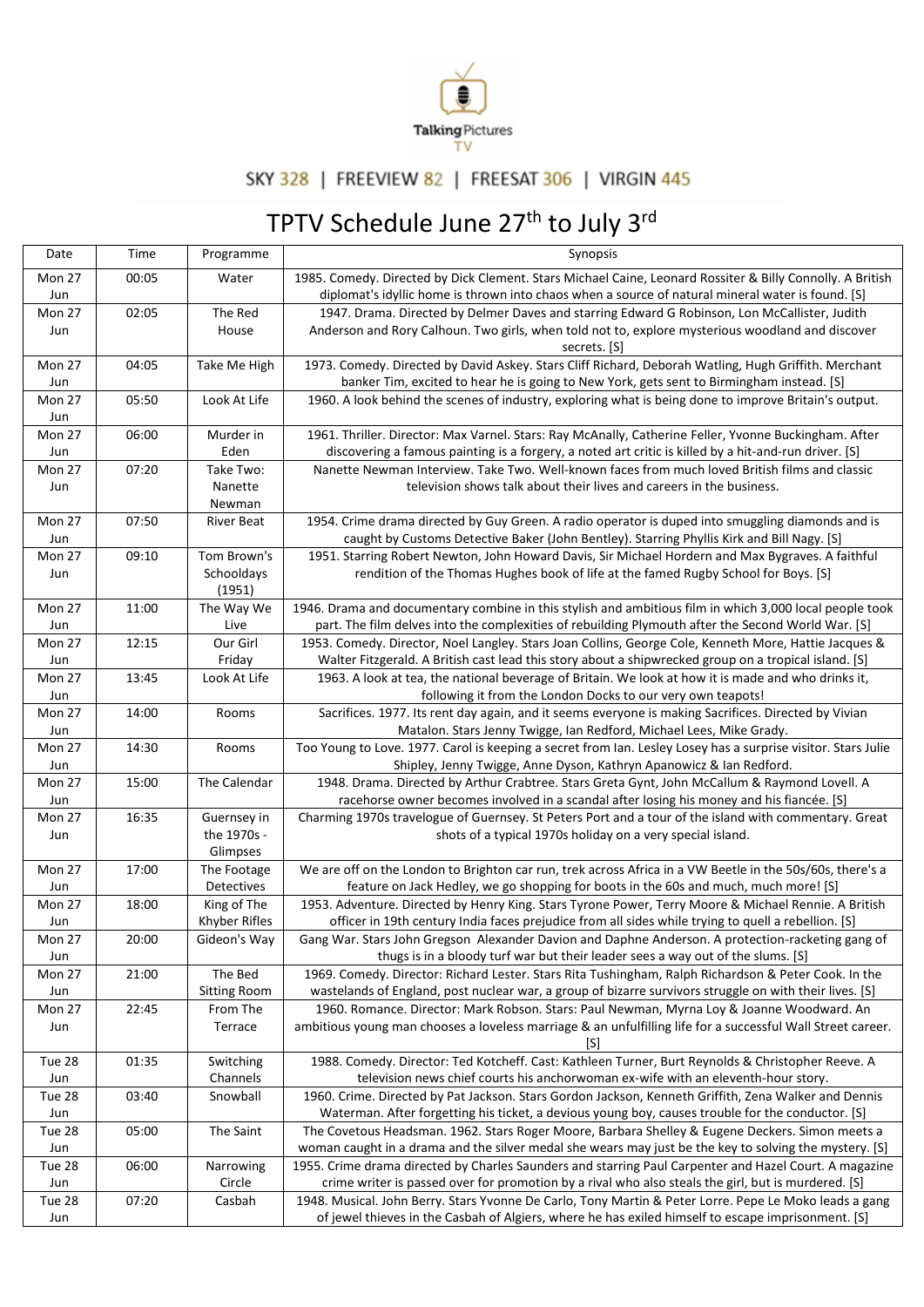| Tue 28<br>Jun | 09:00 | Stagecoach<br>West           | El Carnicero. Western with Wayne Rogers & Robert Bray, who run a stagecoach line in the Old West<br>where they come across a wide variety of killers, robbers and ladies in distress. [S]                             |
|---------------|-------|------------------------------|-----------------------------------------------------------------------------------------------------------------------------------------------------------------------------------------------------------------------|
| Tue 28        | 10:00 | Double                       | 1950. Drama. Starring Derek Farr, Joan Hopkins & Peter Lorre. Farr visits his ex-wife only to find her                                                                                                                |
| Jun           |       | Confession                   | murdered. In his attempts to find the killer he meets gang boss William Hartnell. [S]                                                                                                                                 |
| Tue 28<br>Jun | 11:40 | It Happened<br>Today         | Made in 1947. A Road safety film by the West Riding Constabulary. Narrated by Patrick Holt.                                                                                                                           |
| Tue 28<br>Jun | 12:05 | 21 Days                      | 1940. Drama. Director: Basil Dean. Stars: Vivien Leigh, Laurence Olivier & Leslie Banks. When the<br>disreputable husband of his lover Wanda tries to extort money from the lovers, Larry kills him. [S]              |
| Tue 28        | 13:35 | The High and                 | 1954. Drama. Director: William A. Wellman. Stars: John Wayne, Claire Trevor & Laraine Day. On a flight                                                                                                                |
| Jun           |       | The Mighty                   | from Hawaii to California, the engine dies. Oscar-winning score by Dimitri Tiomkin. [S]                                                                                                                               |
| Tue 28        | 16:35 | Centenary                    | 1980. Highlights of a gastronomic journey from Yorkshire to London on board a special train-made up of                                                                                                                |
| Jun           |       | Express                      | vintage restaurant cars, and steam hauled, to celebrate a hundred years of train catering.                                                                                                                            |
| Tue 28<br>Jun | 16:45 | Witness In<br>The Dark       | 1959. Drama. A burglar murders an old woman but a blind girl 'witnesses' the robber as he flees. Stars<br>Patricia Dainton, Conrad Phillips, Nigel Green & Richard O'Sullivan. [S]                                    |
| Tue 28        | 18:00 | Dial 999                     | Picture Puzzle. 1958. Stars Robert Beatty, Michael Balfour & Robert Cawdron. The police struggle to find                                                                                                              |
| Jun<br>Tue 28 | 18:30 | Assassin For                 | clues after a Paddington warehouse is robbed and the watchman killed. [S]<br>1951. Crime. Directed by Michael McCarthy. Stars Sydney Tafler, Ronald Howard & Katharine Blake. A                                       |
| Jun           |       | Hire                         | contract killer faces a crisis when he is led to believe that he has killed his beloved brother. [S]                                                                                                                  |
| Tue 28<br>Jun | 19:50 | Look At Life                 | 1961. A look at the services of NAAFI as they continue to supply the armed forces around the world.                                                                                                                   |
| Tue 28        | 20:00 | Maigret                      | Inspector Lognon's Triumph. 1961. Stars Rupert Davies, Neville Jason & Henry Oscar. Maigret works on a                                                                                                                |
| Jun           |       |                              | case with his old rival, the constantly miserable Inspector Lognon. [S]                                                                                                                                               |
| Tue 28<br>Jun | 21:05 | Van der Valk                 | Man of Iron. Stars Barry Foster, Joanna Dunham & Nigel Stock. After a series of attacks, Van der Valk finds<br>himself looking for a mysterious hidden enemy who could strike at any second.                          |
| Tue 28        | 22:05 | Public Eye                   | 1971. Detective & Mystery Drama. Ward of Court. Stars Alfred Burke, Ray Smith & John Ash. It appears as                                                                                                               |
| Jun           |       |                              | though Marker's interests and those of DI Firbanks are the same - but are they?                                                                                                                                       |
| Tue 28        | 23:05 | The Outer                    | ZZZZZZ. 1964. Stars Phillip Abbot, Marsha Hunt & Joanna Frank. An entomologist tries to communicate                                                                                                                   |
| Jun<br>Wed 29 | 00:00 | Limits<br>Cellar Club        | with bees in his garden but a queen bee with the ability to turn into a woman has her own plans. [S]<br>Caroline Munro welcomes you to this evenings Cellar Club. The first of tonight's films is the 1996 historical |
| Jun           |       | with Caroline<br>Munro       | drama The Crucible, starring Daniel Day-Lewis and Winona Ryder. [S]                                                                                                                                                   |
| Wed 29<br>Jun | 00:05 | The Crucible                 | 1996. Drama. Directed by Nicholas Hytner. Stars Daniel Day-Lewis, Winona Ryder & Paul Scofield. A Salem<br>resident attempts to frame her ex-lover's wife for being a witch during the 1692 trials. [S]               |
| Wed 29        | 02:35 | Cellar Club                  | The second film lined up is the 1974 action drama Shatter. Caroline Munro introduces us to the film                                                                                                                   |
| Jun           |       | with Caroline<br>Munro       | starring Stuart Whitman and Peter Cushing. [S]                                                                                                                                                                        |
| Wed 29        | 02:40 | Shatter                      | 1974. Action Drama. Director Michael Carreras. Stars Stuart Whitman, Peter Cushing & Lung Ti. An                                                                                                                      |
| Jun           |       |                              | international hitman is hiding out in Hong Kong after completing a contract on an African leader. [S]                                                                                                                 |
| Wed 29<br>Jun | 04:25 | Cellar Club<br>with Caroline | The third and final offering is Shadows of Fear - Come into My Parlour. Caroline Munro introduces the<br>episode starring Peter Barkworth and Beth Harris. [S]                                                        |
|               |       | Munro                        |                                                                                                                                                                                                                       |
| Wed 29        | 04:30 | Shadows of                   | Come into my Parlour. 1971. Stars: Peter Barkworth, Beth Harris, Peggy Bullock. Deanna Ward goes back                                                                                                                 |
| Jun           |       | Fear                         | to her job as a customer representative. [S]                                                                                                                                                                          |
| Wed 29<br>Jun | 05:30 | Cellar Club<br>with Caroline | Caroline closes the doors to The Cellar Club, introducing the offerings for next week. [S]                                                                                                                            |
|               |       | Munro                        |                                                                                                                                                                                                                       |
| Wed 29<br>Jun | 05:35 | Helpmates                    | 1932. Comedy. Directed by James Parrott. Stars Stan Laurel, Oliver Hardy & Blanche Payson. Oliver's<br>house is in a shambles after a wild party, and his wife is due home at noon. [S]                               |
| Wed 29        |       |                              |                                                                                                                                                                                                                       |
| Jun           | 06:00 | The Golden                   | 1958. Pop drama starring Lee Patterson, Mary Steele, Terry Dene & Linda Gray. A young pop composer                                                                                                                    |
| Wed 29        |       | <b>Disc</b>                  | and singer opens a coffee bar. They are joined by budding singer Terry Dene as himself. [S]                                                                                                                           |
|               | 07:35 | IWM:                         | Directed by Gilbert Gunn. Drama. The reopening of the Tyneside shipbuilding yards closed down by the                                                                                                                  |
| Jun           |       | Tyneside                     | Depression Music from The Walker Shipyard Choir                                                                                                                                                                       |
| Wed 29        | 07:55 | Story (1943)<br>The Black    | 1954. Directed by Wolf Rilla and starring Jimmy Hanley, Rona Anderson and Lionel Jeffries. A local                                                                                                                    |
| Jun           |       | Rider                        | reporter discovers a group of enemy agents, but will the story get him promotion? [S]                                                                                                                                 |
| Wed 29        | 09:15 | Death Goes                   | 1953. Crime drama with Barbara Murray and Gordon Jackson in the lead role. A rare, old British mystery                                                                                                                |
| Jun           |       | To School                    | surrounding a strangulation at a school that needs Scotland Yard to investigate. [S]                                                                                                                                  |
| Wed 29<br>Jun | 10:30 | Alf's Button<br>Afloat       | 1938. Comedy. Director: Marcel Varnel. Starring: Bud Flanagan, Chesney Allen, Jimmy Nervo and Alastair<br>Sim. A British sailor releases a genie from a button on his uniform, made from Aladdin's lamp.              |
| Wed 29<br>Jun | 12:20 | Home and<br>Away             | 1956. Drama directed by Vernon Sewell and starring Jack Warner, Thora Hird, Harry Fowler and Kathleen<br>Harrison. Based on 'The Huggetts' family rivalry when two sons win the football pools. [S]                   |
| Wed 29        | 14:00 | Secret Army                  | Collaborator. 1979. Stars Bernard Hepton, Juliet Hammond & Ron Pember. Albert is finally released from                                                                                                                |
| Jun           |       |                              | prison. Meanwhile, Natalie and Alain travel through the front line to gain important contact. [S]                                                                                                                     |
| Wed 29        | 15:05 | Saddle Up!                   | Welcome western fans to another exciting afternoon! James Stephens introduces the first feature When                                                                                                                  |
| Jun<br>Wed 29 | 15:15 | When The                     | The Legends Die, starring Richard Widmark and Fredric Forrest. [S]<br>1972. Western. Directed by Stuart Miller. Stars Richard Widmark, Fredric Forrest & Luana Anders. An                                             |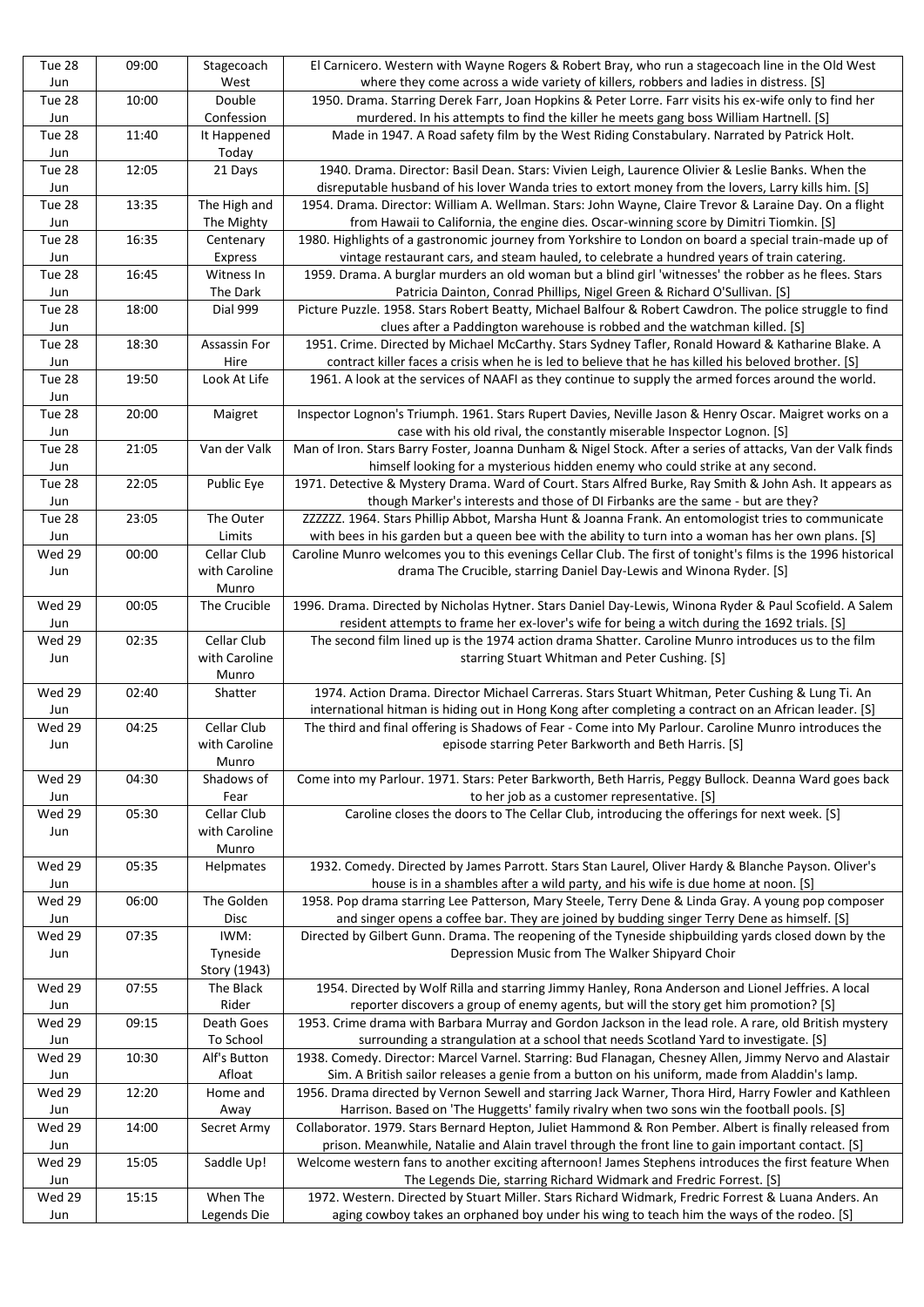| Wed 29<br>Jun        | 17:25 | Saddle Up!                   | Next up, we have a thrilling episode of Zane Grey. Starring Tom Tully and Tom Tryon, this episode focuses<br>on a Civil War veteran unravelling the mystery of the murder of his wife. [S]                 |
|----------------------|-------|------------------------------|------------------------------------------------------------------------------------------------------------------------------------------------------------------------------------------------------------|
| Wed 29               | 17:35 | Zane Grey:                   | 1957. Western. Directed by Lewis Allen. Stars Tom Tully, Tom Tryon & Mala Powers. A Civil War veteran                                                                                                      |
| Jun                  |       | <b>Black is For</b><br>Grief | returns home after a long absence to find his wife has been murdered. [S]                                                                                                                                  |
| Wed 29<br>Jun        | 18:05 | Saddle Up!                   | James Stephens presents the slate of films for you to enjoy next week. [S]                                                                                                                                 |
| Wed 29<br>Jun        | 18:10 | Look At Life                 | 1961. A look at the sport of speedway racing, a sport which satisfies the modern thirst for speed. Also,<br>with a look at how cross-country riding introduced a new hazard of manmade obstacles.          |
| Wed 29               | 18:30 | The Edgar                    | To Have and To Hold. 1963. Directed by Herbert Wise. Sent to protect a woman, Sergeant Fraser goes                                                                                                         |
| Jun                  |       | Wallace                      | against all codes of police conduct and falls in love with his victim.                                                                                                                                     |
|                      |       | Mystery                      |                                                                                                                                                                                                            |
|                      |       | Theatre                      |                                                                                                                                                                                                            |
| Wed 29               | 20:00 | Rumpole of                   | Rumpole and the Eternal Triangle. Stars: Leo McKern, Marion Mathie, Peter Blythe. Rumpole finds himself                                                                                                    |
| Jun                  |       | the Bailey                   | defending a husband on a charge for murder.                                                                                                                                                                |
| Wed 29<br>Jun        | 21:10 | Noble House                  | Part IV. 1988. Director: Gary Nelson. Stars Pierce Brosnan, Ben Masters & Denholm Elliott. Haunted by<br>tragedy, Ian leaves for mainland China to seek help but he returns to a cataclysmic disaster. [S] |
| Wed 29               | 23:00 | The                          | Shadow Of The Panther. 1969. Stars Stuart Damon, Donald Sutherland & William Gaunt. Sharron                                                                                                                |
| Jun                  |       | Champions                    | discovers a brainwashing plot of senior figures from politics & business and is subjected to the same. [S]                                                                                                 |
| Thu 30               | 00:00 | Hazell                       | Hazell and the Walking Blur. Stars: Lloyd Anderson, Dicken Ashworth, Susan Baker. A Scotsman hires                                                                                                         |
| Jun                  |       |                              | Hazell to discover how he woke up from a drunken bender with £1.000 of someone else's money.                                                                                                               |
| Thu 30               | 01:00 | Callan                       | Little Bits and Pieces of Love. Stars: Edward Woodward, Ronald Radd & Anthony Valentine. Callan                                                                                                            |
| Jun                  |       |                              | attempts to persuade a wife to act as bait for her ex-husband, a distinguished scientist.                                                                                                                  |
| Thu 30<br>Jun        | 02:00 | Widows                       | Episode 3. 1983. Stars: Ann Mitchell, Maureen O'Farrell, Fiona Hendley. Dolly, Linda, Shirley and Bella<br>practice for the raid. (S1, E03)                                                                |
| Thu 30               | 03:00 | Brokedown                    | 1999. Drama. Directed by Jonathan Kaplan. Stars Claire Danes, Kate Beckinsale & Bill Pullman. Two                                                                                                          |
| Jun                  |       | Palace                       | women travel to Thailand to celebrate their graduation, but their trip turns when they are arrested. [S]                                                                                                   |
| Thu 30               | 05:00 | Target: The                  | Mr Meglomania. 1961. Stars Stephen McNally, Robert Harland & Harold J. Stone. Investigative reporters                                                                                                      |
| Jun                  |       | Corruptors                   | Paul Marino & Jack Flood investigate various cases of industrial corruption. (S1, E8)                                                                                                                      |
| Thu 30               | 06:00 | Night Of The                 | 1962. Crime Drama. Directed by Francis Searle. When the director of a successful racing company is shot                                                                                                    |
| Jun                  |       | Prowler                      | dead, the other directors wonder who is next. Starring Bill Nagy & Patrick Holt. [S]                                                                                                                       |
| Thu 30<br>Jun        | 07:15 | The Stranger                 | 1946. Drama nominated for an Oscar. Directed by Orson Welles. A war crimes investigator is on the trail<br>of an infamous Nazi. Stars Orson Welles, Edward G. Robinson & Loretta Young. [S]                |
| <b>Thu 30</b>        | 09:10 | <b>Strictly For</b>          | 1963. Comedy. Directed by Vernon Sewell. Stars Tony Tanner, Joan Sims and Graham Stark. After a                                                                                                            |
| Jun                  |       | The Birds                    | fortunate gambling win, Terry Blessing's luck runs out when an ex-girlfriend shows up with a surprise. [S]                                                                                                 |
| Thu 30               | 10:25 | <b>Broken</b>                | 1948. Drama. Director: Ken Annakin & Michael C Chorlton. Stars Phyllis Calvert, James Donald, David                                                                                                        |
| Jun                  |       | Journey                      | Tomlinson & Margot Grahame. A plane crash lands miles from civilisation. The passengers must prevail.<br>[S]                                                                                               |
| <b>Thu 30</b><br>Jun | 12:10 | Laughter in<br>Paradise      | 1951. Comedy. Director: Mario Zampi. Stars Alastair Sim, George Cole, Fay Compton & Guy Middleton.<br>When a playful millionaire dies, his loved ones must complete assignments to claim his fortune. [S]  |
| Thu 30               | 14:05 | The Heritage                 | A TOTP style TV Show for Heritage Artists based on the Heritage Chart which is voted on in over 80                                                                                                         |
| Jun                  |       | Chart Show                   | countries. Songs you love from popular artists, live and on video with the odd interview.                                                                                                                  |
|                      |       | with Mike                    |                                                                                                                                                                                                            |
|                      |       | Read                         |                                                                                                                                                                                                            |
| <b>Thu 30</b>        | 15:10 | Sewers of                    | 1979. Crime thriller. Directed by Francis Megahy. Stars: Ian McShane, Christopher Matthew, Stephen Greif                                                                                                   |
| Jun                  |       | Gold                         | & Warren Clarke. A group of fascists plan to finance their work by pulling off a bank robbery. [S]                                                                                                         |
| <b>Thu 30</b>        | 17:15 | IWM: What's                  | Late Second World War film about finding employment after the end of the war. Directed by Roy Ward                                                                                                         |
| Jun                  |       | the Next Job?                | Baker with Moore Marriott and Alfie Bass.                                                                                                                                                                  |
| Thu 30               | 17:40 | (1945)<br>Heavens            | 1963. Comedy. Directed by John & Roy Boulting. Stars Peter Sellers, Ian Carmichael, Cecil Parker & Eric                                                                                                    |
| Jun                  |       | Above!                       | Sykes. Due to mistaken identity, a minister is accidently appointed to a snobbish parish. [S]                                                                                                              |
| Thu 30               | 20:00 | The Saint                    | The Loaded Tourist. 1962. Stars Roger Moore, Barbara Bates & Edward Evans. After Simon witnesses a                                                                                                         |
| Jun                  |       |                              | murder, he becomes involved with a family hunting for a brief case they cannot afford to lose. [S]                                                                                                         |
| Thu 30               | 21:00 | Blame It On                  | 1991. Comedy. Directed by Mark Herman. Stars Dudley Moore, Bryan Brown & Richard Griffiths. Several                                                                                                        |
| Jun                  |       | The Bellboy                  | strangers converge in a hotel in Venice, where a bellboy sets them up to clash against each other. [S]                                                                                                     |
| Thu 30               | 22:35 | Hell's Half                  | 1954. Drama. Directed by John H. Auer. Stars Wendell Corey, Evelyn Keyes, Elsa Lanchester & Marie                                                                                                          |
| Jun                  |       | Acre                         | Windsor. A woman searches for her long-lost husband, presumed dead at Pearl Harbor, in Hawaii.                                                                                                             |
| Fri 01 Jul           | 00:25 | Death Line                   | 1972. Horror. Director: Gary Sherman. Stars: Donald Pleasence, Norman Rossington and Christopher Lee.<br>Two London students find themselves involved in the case of a missing man.                        |
| Fri 01 Jul           | 02:10 | Joseph                       | 1977. Comedy. Directed by Tony Richardson. Stars Ann-Margret, Peter Firth, Michael Hordern & Beryl                                                                                                         |
|                      |       | Andrews                      | Reid. The tale of an illegitimately born servant and his romantic misadventures.                                                                                                                           |
| Fri 01 Jul           | 04:05 | IWM: The                     | 1943. British Army training film directed by Carol Reed with Peter Ustinov, John Laurie, Raymond Huntley,                                                                                                  |
|                      |       | New Lot                      | John Slater and a cameo appearance from Robert Donat. (Film later reworked as 'The Way Ahead')                                                                                                             |
| Fri 01 Jul           | 05:00 | Amos Burke:                  | Password to Death. Burke is directed to investigate a plot to use a Soviet satellite launch and a phony                                                                                                    |
|                      |       | Secret Agent                 | atomic threat to lure British defenses to an underground gas trap.                                                                                                                                         |
| Fri 01 Jul           | 06:00 | Come Back                    | 1952. Comedy. Director: Charles Saunders. Stars Patrick Holt, Peter Hammond, Humphrey Lestocq,                                                                                                             |
|                      |       | Peter                        | Kathleen Boutall & Joan Hickson. Pandemonium is created in a home when various relatives come to stay.                                                                                                     |
|                      |       |                              | [S]                                                                                                                                                                                                        |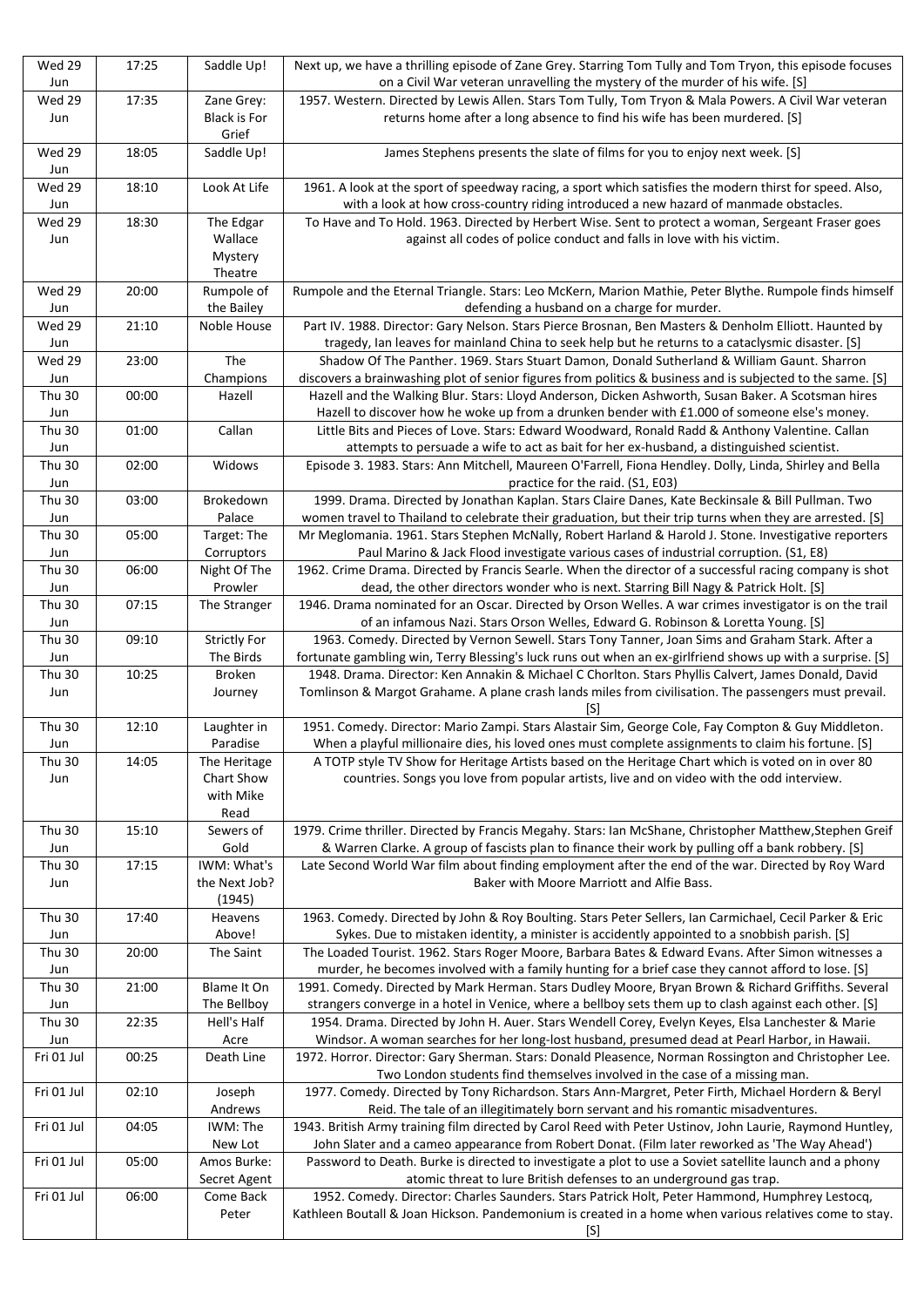| Fri 01 Jul | 07:35 | IWM: The<br>Atlantic<br>Community                               | Early NATO documentary profiling the United Kingdom. Directed by John Hollingswood with commentary<br>spoken by Robert Beatty.                                                                                     |
|------------|-------|-----------------------------------------------------------------|--------------------------------------------------------------------------------------------------------------------------------------------------------------------------------------------------------------------|
|            |       | (1956)                                                          |                                                                                                                                                                                                                    |
| Fri 01 Jul | 08:00 | Date With<br>Disaster                                           | 1957. Crime drama directed by Charles Saunders and starring Tom Drake, William Hartnell and Shirely<br>Eaton. One of the two owners of a car business plans to embezzle the company's funds. [S]                   |
| Fri 01 Jul | 09:15 | The Perfect<br>Woman<br>(1949)                                  | 1949. Comedy. Director: Bernard Knowles. Starring: Patricia Roc, Stanley Holloway, Nigel Patrick & Miles<br>Malleson. A scientist creates a robot woman. [S]                                                       |
| Fri 01 Jul | 10:55 | The Flemish<br>Farm                                             | 1943. War. Directed by Jeffery Dell. Stars Jane Baxter, Clifford Evans, Philip Friend. Based on a true story.<br>A Belgian Pilot's daring attempt to retrieve the Colours from Nazi-occupied Belgium.              |
| Fri 01 Jul | 12:35 | Face The<br>Music                                               | 1954. Drama. Directed by Terence Fisher. Stars Alex Nicol, Eleanor Summerfield & John Salew. An<br>American musician, newly arrived in Britain, is implicated in the murder of a glamourous singer. [S]            |
| Fri 01 Jul | 14:25 | Cheaper By<br>The Dozen                                         | 1950. Comedy. Director: Walter Lang. Stars Clifton Webb, Myrna Loy, Jeanne Crain & Betty Lynn. Based<br>on a true story. Follow Frank Gilbreth and his wife Lillian, as they raise their 12 children. [S]          |
| Fri 01 Jul | 16:10 | Doctor at Sea                                                   | 1955. Comedy. Directed by Ralph Thomas. Stars Dirk Bogarde, Brigitte Bardot, James Robertson. A young<br>man signs up to be a ship's doctor in an effort to bring some excitement into his life. [S]               |
| Fri 01 Jul | 18:00 | She                                                             | 1965. Adventure. Director: Robert Day. Stars Ursula Andress, John Richardson, Peter Cushing &<br>Christopher Lee. Archaeologists stumble across a lost city, run by a beautiful immortal Queen.                    |
| Fri 01 Jul | 20:00 | The Outer<br>Limits                                             | The Guests. 1964. Stars Geoffrey Horne, Nellie Burt & Vaughn Taylior. A drifter enters an eerie house<br>occupied by an unusual group, but when he discovers what the house really is, can he escape? [S]          |
| Fri 01 Jul | 21:00 | Cellar Club                                                     | Caroline Munro welcomes all you stellar cellar fans into the club. First up is the 1964 American                                                                                                                   |
|            |       | with Caroline<br>Munro                                          | psychological horror/thriller, Strait-Jacket, starring Joan Crawford. [S]                                                                                                                                          |
| Fri 01 Jul | 21:05 | Strait-jacket                                                   | 1964. Horror. Directed by William Castle. Stars Joan Crawford, Diane Baker & Leif Erickson. After spending<br>twenty years in a mental asylum for double murder, a mother returns home to her daughter. [S]        |
| Fri 01 Jul | 22:55 | Cellar Club<br>with Caroline<br>Munro                           | Caroline Munro introduces House of Whipcord. This chilling 1974 horror exploitation film stars Barbara<br>Markham, Patrick Barr and Ray Brooks. [S]                                                                |
| Fri 01 Jul | 23:00 | House of<br>Whipcord                                            | 1974. Horror. Directed by Pete Walker. Stars Barbara Markham, Patrick Barr & Ray Brooks. A mentally ill<br>man and his sadistic partner set up a private house of correction for young girls. [S]                  |
| Sat 02 Jul | 00:55 | Cellar Club<br>with Caroline<br>Munro                           | Revenge of the Zombies is the final film of the evening. Caroline presents the 1943 horror starring John<br>Carradine and Gale Storm. [S]                                                                          |
| Sat 02 Jul | 01:00 | Revenge of<br>the Zombies                                       | 1943. Horror. Directed by Steve Sekely. Stars John Carradine, Gale Storm & Robert Lowery. When a mad<br>scientist's wife mysteriously dies, no one suspects that she might not really be gone. [S]                 |
| Sat 02 Jul | 02:10 | Cellar Club<br>with Caroline<br>Munro                           | Caroline Munro closes The Cellar Club once more, but she will return with three more films for you to get<br>your teeth into [S]                                                                                   |
| Sat 02 Jul | 02:15 | How I Won<br>The War                                            | 1967. Comedy. Directed by Richard Lester. Stars Michael Crawford, Roy Kinnear & John Lennon. Whilst in<br>captivity, an inept British World War II officer recounts his history as a commander. [S]                |
| Sat 02 Jul | 04:30 | <b>Ticket To</b><br>Paradise                                    | 1961. Romance. Director: Francis Searle. Stars: Emrys Jones, Patricia Dainton & Denis Shaw. The film tells<br>the story of romance between a travel agent and a tourist on holiday in an Italian village. [S]      |
| Sat 02 Jul | 05:45 | Look At Life                                                    | 1962. A look at the various aircraft flown by British pilots over the last fifty years, including the Sopwith<br>Pup, the Hart and the Blackburn monoplane.                                                        |
| Sat 02 Jul | 06:00 | <b>Wings Over</b>                                               | 1936. Action. Director: Ladislao Vajda. Starring: Joan Gardner, Ian Colin & James Harcourt. Two men come                                                                                                           |
| Sat 02 Jul | 07:15 | Africa<br>The Crooked                                           | across a skeleton with letter on the body addressed to a clerk in London named Wilkins.<br>1957. Crime drama directed by Henry Cass. An American detective & Scotland Yard must work together to                   |
|            |       | Sky                                                             | crack a counterfeit gang. Stars Wayne Morris, Karin Booth and Anton Diffring. [S]                                                                                                                                  |
| Sat 02 Jul | 08:45 | The Good for<br>Nothing                                         | 1914. Comedy. Stars Charles Chaplin & Charley Chase A young man hires Charlie to care for his wheelchair<br>bound uncle while he spends time with his girlfriend. Charlie has other ideas                          |
|            |       |                                                                 | <b>Saturday Morning Pictures</b>                                                                                                                                                                                   |
| Sat 02 Jul | 09:00 | Looney<br><b>Tunes - Have</b><br>You Got Any<br><b>Castles?</b> | Have you got any Castles? 1938. Meet the library at night, a magical time when characters from its<br>books come alive and interact. The sound of cuckoo clock and we meet the characters from the books!<br>[S]   |
| Sat 02 Jul | 09:10 | Hawkeye &<br>the Last of<br>the Mohicans                        | The Printer. 1957. Directed by Sam Newfield. Stars John Hart, Lon Chaney Jr & Don Sinclair. Freedom of<br>the press is threatened when the editor is framed for murder. [S]                                        |
| Sat 02 Jul | 09:40 | The Lone<br>Ranger                                              | Old Joe's Sister. 1949. Stars Clayton Moore & Jay Silverheels. Joe Peter is visited by his sister after thirty<br>years except Joe is now being impersonated by jailbird Biff Baker. [S]                           |
| Sat 02 Jul | 10:10 | Larry the<br>Lamb                                               | 1971. The Tale of Ernest the Policeman.                                                                                                                                                                            |
| Sat 02 Jul | 10:25 | Cry Wolf                                                        | 1968. Drama. Directed by John Davis. Stars Anthony Kemp, Mary Burleigh & Martin Beaumont. The<br>town mayor's son, an imaginative young boy sees a kidnapping plot, something that no one wants to<br>believe. [S] |
| Sat 02 Jul | 11:30 | <b>The</b><br><b>Adventures</b>                                 | Highlander. 1955. Stars Richard Greene, Victor Woolf & Archie Duncan. Duncan, a highland visitor to<br>the outlaw camp, is viewed with suspicion by Little John. [S]                                               |